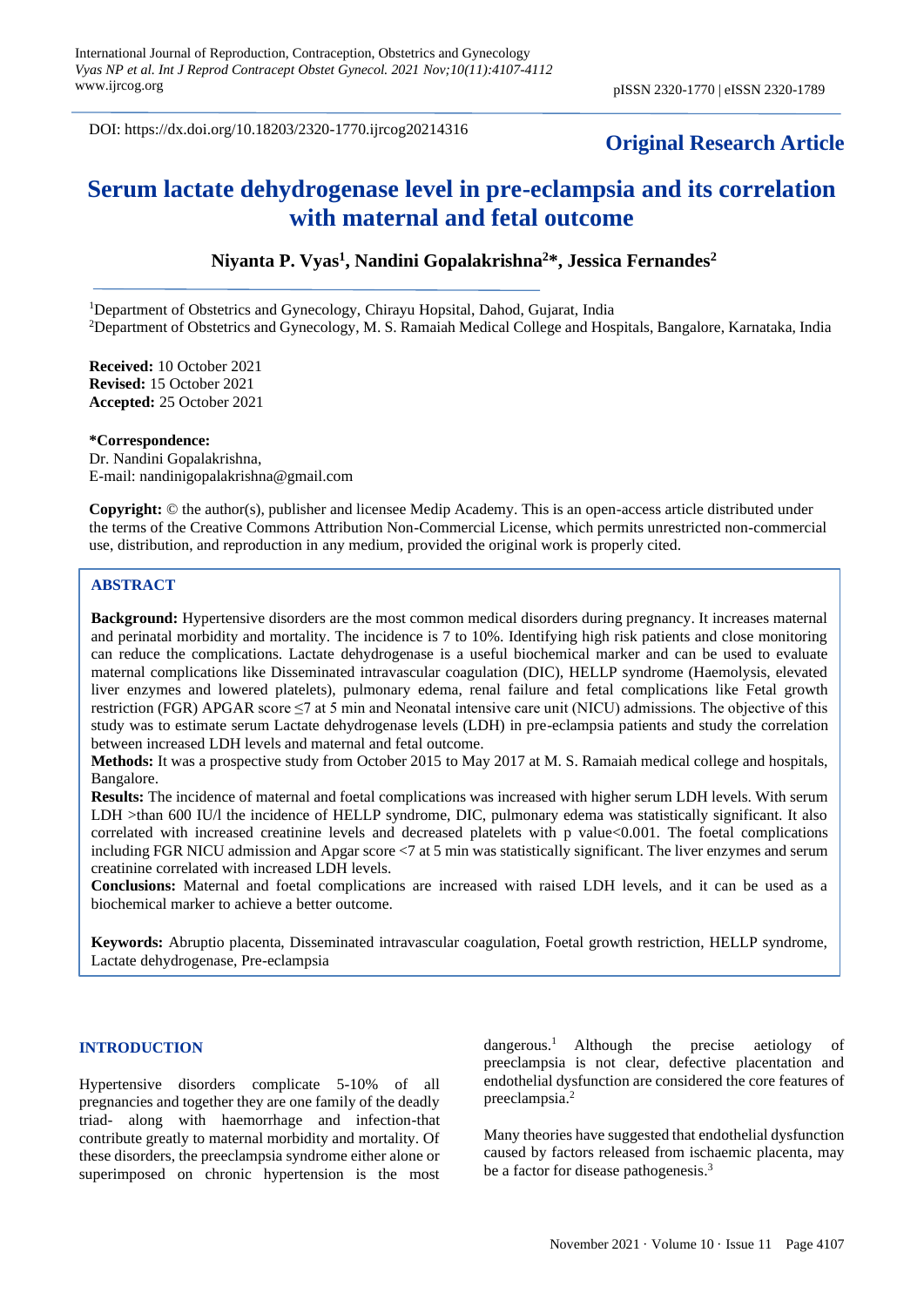The complications of preeclampsia include: abrupt placentae, HELLP syndrome, DIC, liver failure, renal failure, retinal detachment and cerebral haemorrhage. The foetal complications include FGR, Intrauterine foetal demise, Apgar score <7 at 5 min and NICU admissions.

In the absence of effective screening modalities, clinical risk factors can help us to be vigilant.<sup>4</sup> Early detection of pre-eclampsia is imperative and non-invasive diagnostic methods based on biomarkers holds promise.<sup>5</sup> Lactate dehydrogenase (LDH) is a glycolytic enzyme involved in the reversible conversion of pyruvate to lactate when absolute or relative anoxemia is present.<sup>6</sup> Elevated levels of LDH indicate intracellular death and leakage of enzyme from the cell. High levels were found in association with severe preeclampsia.

LDH is a useful biochemical marker that reflects the severity of preeclampsia and the occurrence of complications of preeclampsia.<sup>7</sup> Serum LDH estimation and monitoring may help to decrease complications in preeclampsia and thereby help in improving maternal and foetal outcome.

The purpose of this study was to analyse if serum LDH levels can be used as a prognosticator in the management of preeclampsia.

## *Objectives*

The objectives of this study were (a) to estimate serum LDH levels in preeclampsia patients; and; (b) to study the correlation between increased serum LDH levels and maternal and foetal outcome.

## **METHODS**

This was a prospective study at the department of obstetrics and gynecology M. S. Ramaiah medical college and Hospitals from October 2015-May 2017.

All pregnant women with BP recording of >140/90 mmHg and proteinuria after 20 weeks of gestation attending antenatal clinic and those who were admitted at Ramaiah Hospitals were enrolled. The sample size was 115.

The lab method used was quantitative measurement of serum LDH was done by ELISA kit based on the principal that it catalyses the reaction between pyruvate and NADH. Based on LDH level, the patients were divided into two groups. Group 1 with serum LDH value <600 IU/l and group 2 with serum LDH >600 IU/l. Incidence of maternal complications like abruption placentae, eclampsia, HELLP syndrome, DIC, liver failure, renal failure, retinal detachment and cerebral haemorrhage were studied Incidence of foetal complications like FGR, Intra Uterine foetal demise (IUFD), Apgar score <7 at 5 min and NICU admission were studied in each group.

## *Inclusion criteria*

All patients with gestational age >20 weeks and BP>140/90 mmHg along with proteinuria were included in the study.

## *Exclusion criteria*

High BP recordings before 20 weeks gestation were excluded from the study.

Pre-existing medical conditions such as- diabetes mellitus, renal disorders, liver disorders, connective tissue disorders, cardiac disease, musculoskeletal disorders, haemolytic anaemia, epilepsy and thrombophilia.

## *Statistical analysis*

Descriptive and inferential statistical analysis was carried out in the present study. Results on continuous measurements are presented on mean±SD (min-max) and results on categorical measurements are presented in number (%). Significance is assessed at 5% level of significance. The following assumptions on data was made.

Chi square/Fischer exact test was used to find the significance of study parameters on categorical scale between the two groups. Non-parametric setting for qualitative data analysis and Fischer exact test used when cell samples were small.

The statistical software namely SPSS 18.0, and R environment version 3.2.2 were used for the analysis of the data and Microsoft word and excel have been used to generate graphs and tables.

## **RESULTS**

Age, gravidity, period of gestation, mode of delivery, maternal and fetal complications were studied. Between October 2015 to May 2017, all patients with preeclampsia who fulfilled the inclusion criteria were studied.

In our study 43.9% were between 19-24 years of age and 36.8% were between 25-29 years. This showed that 80.7% were below 30 years of age. Unbooked patients accounted for 60.5% and booked patients accounted for 39.5%. Ours being a tertiary center we have a larger number of unbooked referrals.

It was seen that hypertension was more prevalent among Primigravidae which accounted for 65.8%.

It was seen that 36% were between 28-32 weeks of gestation and 37.7% were between 33-36 weeks.

Antepartum eclampsia accounted for 11.4%, HELLP syndrome 8.7% and abruption 7.9% of the cases.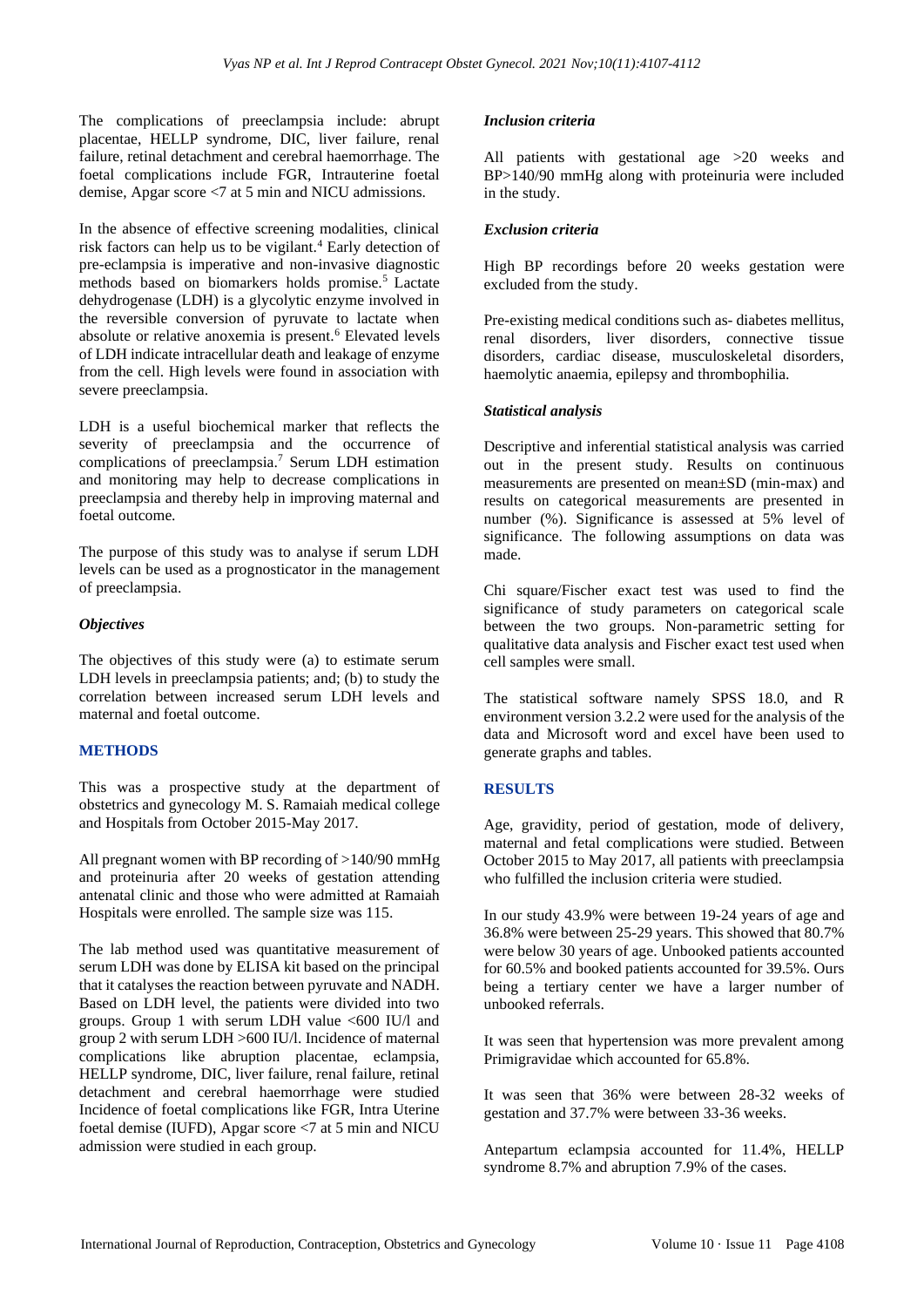The mode of delivery was LSCS in 51.8 % and vaginal delivery in 48.2%. Serum LDH levels >600 IU/l was seen in 16.7% of the cases. It was seen that, 49.1% of the newborns were <1.5 kg. Most of the cases were induced before term in order to prevent maternal complications. FGR was seen in 39.1% and NICU admissions were noted in 54.4% of study population. With increased serum LDH levels, maternal complications were seen to be higher. The overall incidence of HELLP syndrome in the present study was 8.7% and serum LDH was elevated in 73.3% of this population. This correlated with p value<0.001. The overall incidence of DIC was 1.7% with 15.8% of this population having elevated LDH, this corresponded with p value<0.004 significant. The overall incidence of pulmonary edema in this study was 2.6% with 10.5% of this population having elevated LDH levels. This corresponded with p value<0.072 significant.

#### **Table 1: Age distribution.**

| Age in years | Number of patients $(N=115)$ | Percentage $(\% )$ |
|--------------|------------------------------|--------------------|
| $19 - 24$    | 50                           | 43.9               |
| 25-29        | 4:                           | 36.8               |
| 30-34        |                              | 14.0               |
| 35-40        |                              | 5.3                |

## **Table 2: Booked verses unbooked.**

| <b>Type</b>   | Number of patients $(N=115)$ | <b>Percentage</b> $(\% )$ |
|---------------|------------------------------|---------------------------|
| <b>Booked</b> | 46                           | 39.5                      |
| Unbooked      |                              | 60.5                      |

## **Table 3: Gravidity distribution.**

| <b>Gravidity distribution</b> | Number of patients $(N=115)$ | <b>Percentage</b> $(\% )$ |
|-------------------------------|------------------------------|---------------------------|
| Primigravida                  |                              | 65.8                      |
| <b>Multigravida</b>           | 40                           | 34.2                      |

#### **Table 4: POG of patients.**

| POG (in weeks) | Number of patients $(N=115)$ | Percentage $(\% )$ |
|----------------|------------------------------|--------------------|
| 28-32          |                              | 36                 |
| 33-36          | 4.                           | 27.7               |
| $37 - 40$      |                              | 26.3               |

#### **Table 5: Maternal complications.**

| <b>Maternal complications</b> | Number of patients $(N=115)$ | Percentage $(\% )$ |
|-------------------------------|------------------------------|--------------------|
| <b>HELLP</b> syndrome         |                              | 8.7                |
| <b>DIC</b>                    |                              | 1.7                |
| <b>Pulmonary edema</b>        |                              | 2.6                |
| <b>Abruption</b>              |                              | 7.9                |
| Antepartum eclampsia          |                              | 11.4               |

#### **Table 6: Mode of delivery.**

| Mode of delivery                       | Number of patients $(N=115)$ | <b>Percentage</b> $(\%)$ |
|----------------------------------------|------------------------------|--------------------------|
| <b>Vaginal delivery</b>                |                              | 48.2                     |
| Lower segment caesarean section (LSCS) |                              |                          |

#### **Table 7: Serum LDH levels.**

| <b>Serum LDH levels</b> | <b>Number of patients</b> | <b>Percentage</b> $(\% )$ |
|-------------------------|---------------------------|---------------------------|
| $600$                   | 96                        | 83.4                      |
| >600                    |                           | 16.7                      |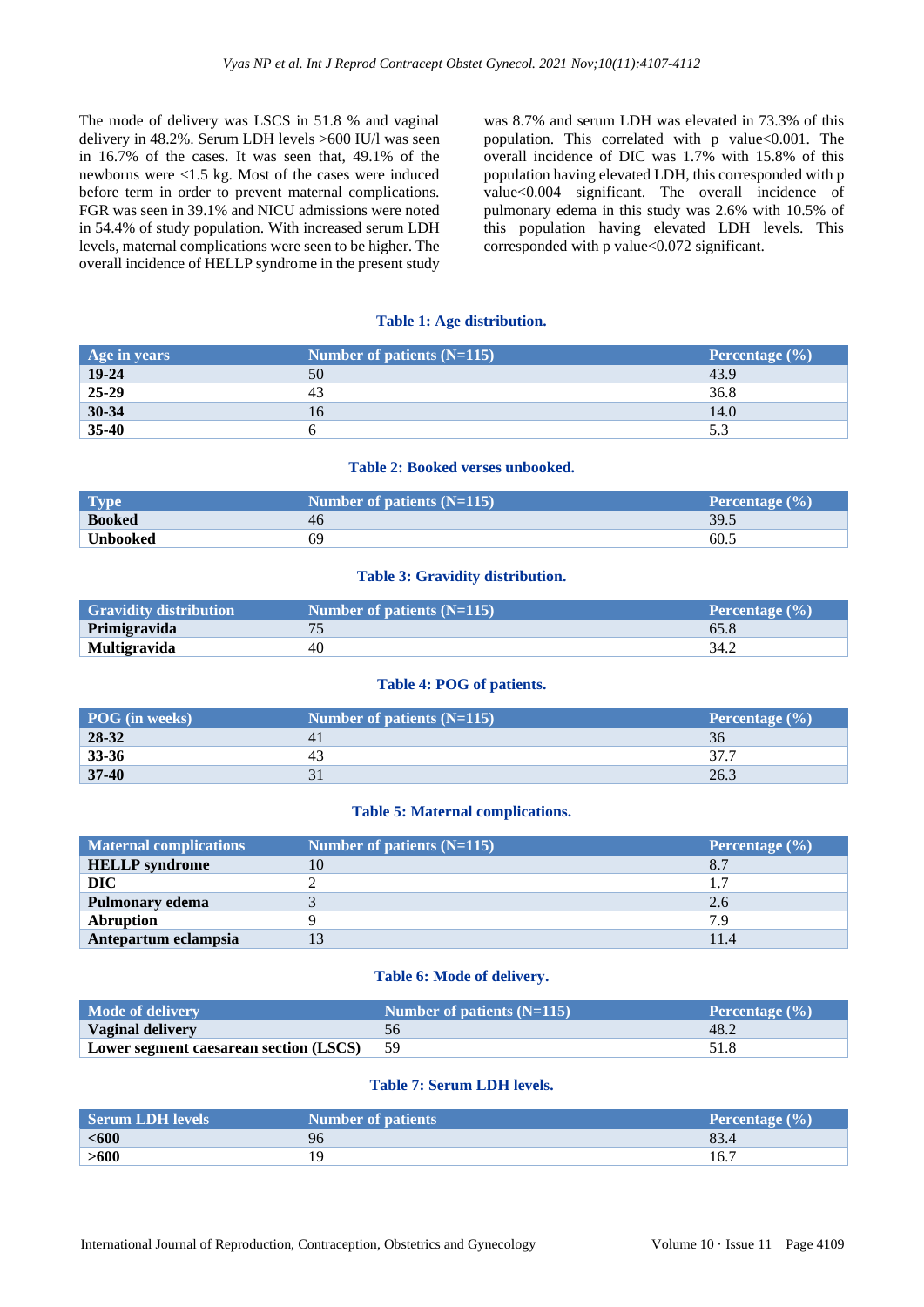## **Table 8: Birth weight.**

| Birth weight (kg) | <b>Number of neonates</b> | Percentage $(\% )$ |
|-------------------|---------------------------|--------------------|
| <1.5              | 56                        | 49.1               |
| $1.5 - 2.5$       | 49                        |                    |
| >2.5              |                           | 8.8                |

#### **Table 9: Fetal outcome.**

| <b>Fetal outcomes</b>          | Number $(N=115)$ | Percentage $(\% )$ |
|--------------------------------|------------------|--------------------|
| <b>FGR</b>                     | 45               | 39.1               |
| <b>NICU</b> admissions         | 62               | 54.4               |
| <b>IUFD</b>                    | 08               |                    |
| Apgar $\leq$ 7 at 5 min        | 46               | 40.4               |
| <b>Still birth</b>             | 08               |                    |
| <b>Meconium stained liquor</b> | 36               | 31.6               |
| <b>RDS</b>                     | 15               | 13.2               |
| <b>Neonatal death</b>          | 08               |                    |
| <b>Stable</b>                  | 37               | 32.2               |

#### **Table 10: Complications in relation to serum LDH levels.**

| <b>Complications</b>   | <b>Serum LDH</b><br>$<$ 600 IU/l<br>$>600$ IU/I |                          |    | <b>P</b> value (Fisher |                            |
|------------------------|-------------------------------------------------|--------------------------|----|------------------------|----------------------------|
|                        | N                                               | $\frac{0}{0}$            | N  | $\frac{0}{0}$          | exact test)                |
| <b>HELLP</b> syndrome  |                                                 | $\overline{\phantom{a}}$ | 10 | 73.7                   | $\leq 0.001$ significant** |
| <b>DIC</b>             |                                                 |                          |    | 15.8                   | $0.004$ significant*       |
| <b>Pulmonary edema</b> |                                                 | 1.1                      |    | 10.5                   | $0.072$ significant.       |
| <b>Abruption</b>       |                                                 | 6.3                      |    | 15.8                   | 0.171 insignificant        |

Note:  $+$ -significance (p value:  $0.05 < p < 0.10$ ); \*-moderately significant (p value:  $0.01 < p < 0.05$ ); and \*\*-strongly significant (p value: p≤0.001).

## **DISCUSSION**

Pre-eclampsia is considered to be an idiopathic multisystem disorder that is specific to human pregnancy.<sup>8</sup> Preeclampsia may be life threatening for both mother and child increasing both foetal and maternal morbidity and mortality.<sup>8</sup> The haemodynamic alteration, activation of the coagulation cascade with micro thrombi results in perinatal as well as maternal complications.<sup>9</sup>

Early prediction and management will prevent complications. The timing of delivery is critical.

In recent times, several research studies have suggested serum LDH as a potential indicator of preeclampsia and serum LDH levels have been observed to increase with the severity of the ailment.<sup>3,8,11</sup>

The multiorgan dysfunction in severe preeclampsia caused by vascular endothelial damage including maternal liver, kidney, lungs, nervous system, blood and coagulation system will lead to excessive LDH levels in serum due to cellular dysfunction.<sup>14</sup>

Young age and primigravida are well known risk factors for developing pre-eclampsia.<sup>16</sup>

Numerous risk factors for preeclampsia have been suggested but only some have been established in multivariant models that permit simultaneous control for possible cofounders.<sup>17</sup>

The neonatal outcome has been linked to neonatal intensive care facilities and gestational age at birth.<sup>18</sup>

Preeclampsia and foetal growth restriction remain an important cause of morbidity and mortality.<sup>19</sup>

Placental growth factor (PlGF) is a pro angiogenic factor and from as early as 11-13weeks gestation, low levels are associated with the later development of pre-eclampsia. sFlt-1 (Soluble fms-like tyrosine kinase 1) is antiangiogenic and levels elevated as much as 5 weeks prior to the clinical onset of the disease. Both have been evaluated as diagnostic tests but neither has sufficient sensitivity to be of use in clinical practice.<sup>20</sup>

In the present study, age factor did not have any significant correlation, though majority were less than 30 years. The unbooked patients in our hospital accounted for 60.5%, indicating that majority were referrals (Table 2). Primigravidae accounted for 65.8% (Table 3). This was similar to the study by Hak et al where primigravida accounted for 74%.3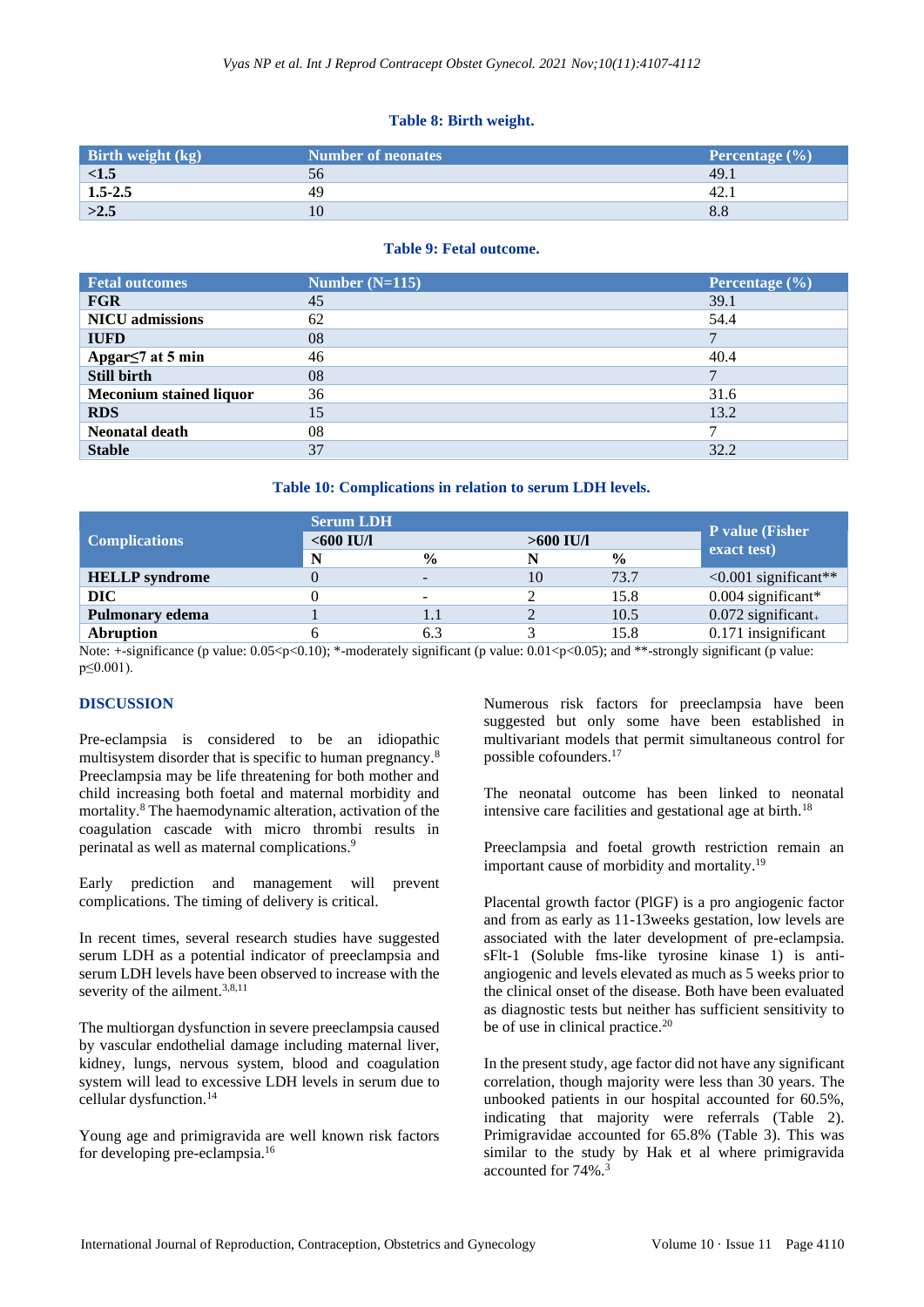In our study, 26.3% were between 37-40 weeks of gestation (Table 4). In a study done by Doddamani et al 53% were term gestation.<sup>13</sup>

The incidence of severe preeclampsia was 64% in our study. In a study by Hak et al severe pre-eclampsia was found in 40% of the cases.<sup>3</sup> Depending on the severity of the maternal and foetal condition, delivery was planned. 51.8% underwent Caesarean section and 48.2% delivered vaginally (Table 6). In a study by Hak et al 46.4% underwent LSCS. $3$  In a study by Anupama et al  $42.8\%$ underwent LSCS.<sup>11</sup> In our study, the major indication for LSCS was foetal distress, with other contributing factors being pathological NST and abnormal Doppler.

In our study, the maternal complications were antepartum eclampsia (11.4%), HELLP syndrome (8.7%), abruptio placenta (7.9%), pulmonary oedema (2.6%) and DIC (1.7%) (Table 5). There was no maternal mortality.

Serum LDH level was >600 IU/l in 16.7% and <600 IU/l in 83.4% (Table 7).

In our study 54.4% of the new born were shifted to NICU and 39% had FGR (Table 9). In a study by Hall et al, 40.4% were shifted to NICU.<sup>18</sup> In our study,  $7\%$  of the patients presented with IUFD, 7% had still birth. 7% had neonatal mortality. 49.1% of the new born were  $\langle 1.5 \text{ kg}, 42.7 \rangle$ were between 1.5-2.5 kg, 8.8% were >2.5 kg (Table 8).

In our study, serum LDH was >600 IU/L in 16.7% of the patients. HELLP syndrome was seen in 8.7% with p value 0.001 which was statistically significant (Table 10). This was similar to a study by Hak et al where HELLP syndrome was seen in 6.9%.<sup>3</sup> Urvashi et al reported HELLP syndrome around 9%.<sup>8</sup>

DIC was seen in 1.7% of our patients and correlated with serum LDH level >600 IU/l with p value 0.004 which was statistically significant. Urvashi et al reported similar findings.<sup>8</sup>

Pulmonary oedema was seen in 2.6% of our patients and correlated with p value of 0.072 which was statistically significant.

In our study with serum LDH >600 IU/l the patients had serum creatinine between 0.71 mg/dl with p value of 0.001which was statistically significant. The other parameters like urine albumin, platelet count also correlated with increased serum LDH levels.

The incidence of FGR was 39.1% in the present study and 84.2% were in the group with serum LDH >600 IU/l and p value<0.001 which was significant.

NICU admissions and APGAR score <7 at 5 min were also more in the group with LDH>600 IU/l which was statistically significant.

Mean AST and ALT values were higher in the group with LDH $>600$  IU/l with p value $< 0.001$  which was significant.

There was no maternal mortality in our study.

## *Limitations*

Investigations for thrombophilia were not done.

## **CONCLUSION**

Pre-eclampsia is a multisystem disorder which is specific to pregnancy and has multifactorial etiology. Preeclampsia is associated with complications and can increase both maternal and perinatal morbidity and mortality. Elevated LDH levels correlated with maternal complications like HELLP syndrome, DIC, Pulmonary edema, thrombocytopenia and renal failure. Elevated LDH level correlated with fetal complications like FGR, APGAR <7 at 5 min and NICU admission. Serum LDH is a useful biochemical marker and can be monitored to prevent complications in preeclampsia, hence leading to a better outcome for both mother and the newborn.

## **ACKNOWLEDGMENTS**

Authors are thankful to M. S. Ramaiah Medical College and Hospitals for their support during the study.

*Funding: No funding sources*

*Conflict of interest: None declared Ethical approval: The study was approved by the Institutional Ethics Committee*

## **REFERENCES**

- 1. Marlene MC. William's Obstetrics. 24th ed. Doctorlib; 2014: 728-770.
- 2. Vinitha PM, Chellatamizh M, Padmanaban S. Role of serum LDH in pre-eclampsia as a prognostic factor- a cross sectional case control study in tertiary care hospital. Int J Repord Contracept Obstet Gynaecol. 2017;6:595-8.
- 3. Hak J, Nisa NU, Gupta S. LDH levels in pregnancy and its association with severity of the disease and feto-maternal outcome in pre-eclampsia and eclampsia. JK Sci. 2015;17(3):110-3.
- 4. Gupte S, Wagh G. Preeclampsia-eclampsia. J Obstet Gynaecol India. 2014;64(1):4-13.
- 5. Petla LT, Chikkala R, Ratnakar KS, Kodati V, Sritharan V. Biomarkers for the management of preeclampsia in pregnant women. Indian J Med Res. 2013;138(1):60-7.
- 6. He S, Bremme K, Kallner A, Blombäck M. Increased concentrations of lactate dehydrogenase in pregnancy with preeclampsia: a predictor for the birth of smallfor-gestational-age infants. Gynecol Obstet Invest. 1995;39(4):234-8.
- 7. Qublan HS, Ammarin V, Bataineh O, Shraideh Z, Tahat Y, Awamleh I, Khreisat B, et al. Lactic